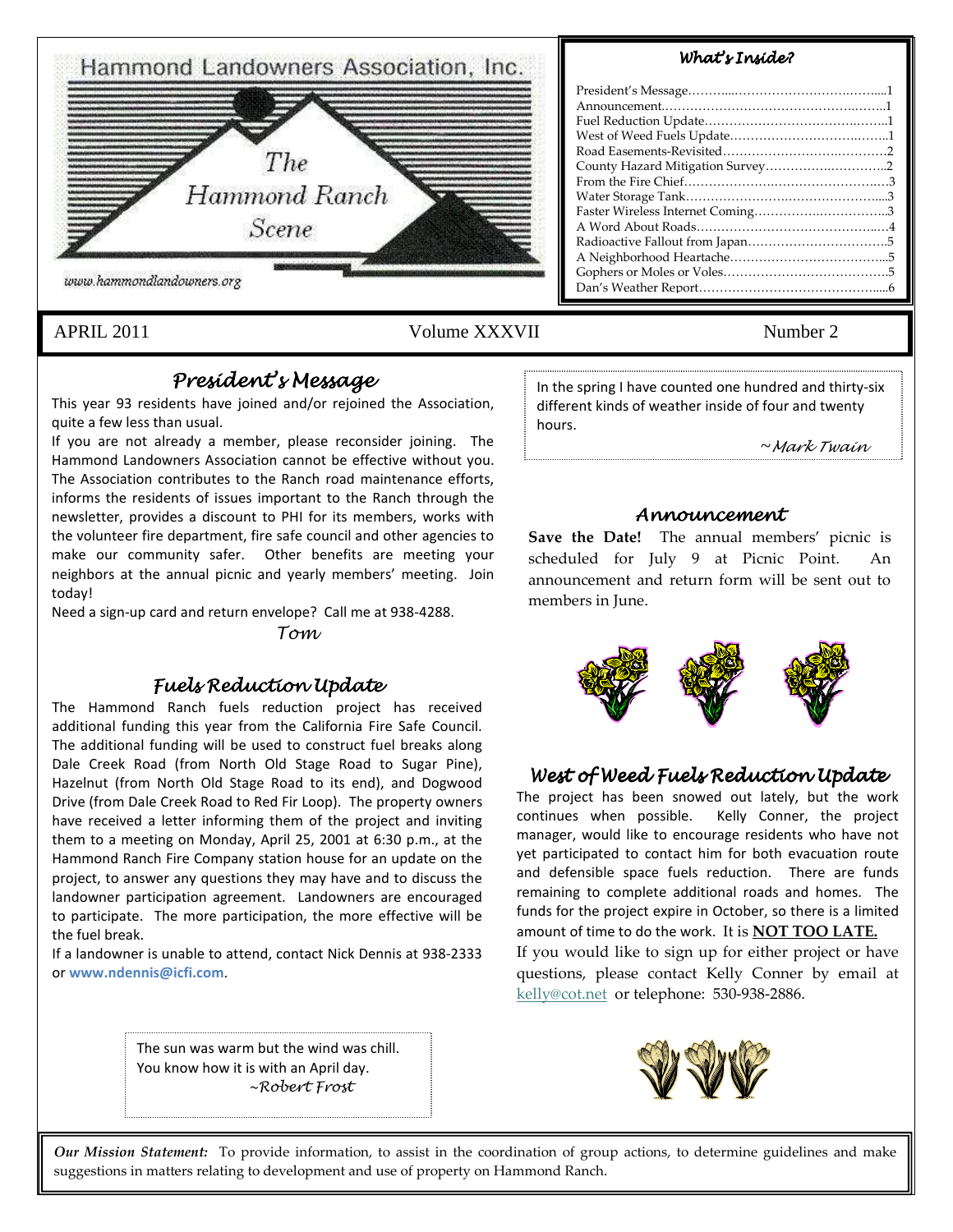## ROAD EASEMENTS - REVISITED

Recent events involving the improper use of easements on Ranch roads by landowners suggest that some clarification of rights is in order.

By way of background, Hammond Ranch was created by a parcel map. It is not a subdivision and it is not public property. The entire Ranch is privately-owned property. Almost all of the roads lie along property lines, the center of a road being the line between properties. So half of a road is the private property of one landowner and the other half is the private property of an adjacent landowner. A road easement is a right to pass along a road which is on private property for the purpose of ingress and egress (coming and going).

In January 2009 this newsletter published an article entitled "Hammond Landowner Road Easement Rights." That article cited authorities that have held that landowners in a parcel map developed area, very similar to the development and sale of parcels on Hammond Ranch, have the right to go along all of the roads on the development. This right is different from the easement which all Ranch landowners have (a deeded easement) to travel to and from their property to the public roads. What the January 2009 article discussed was the use of all of the other roads on the Ranch. The use of those other roads is what is being discussed here.

Also, in October 2010 this newsletter published another article, entitled "Road Easements on the Ranch Have Their Limits." That article cited authority for the rule that landowners may not pass their easement rights onto other persons.

Both of the above-mentioned articles are available on our website for your review.

Below are court rulings that illustrate the nature of the general law of easements and the rights which are involved.

- 1. An easement is a restricted right to specific, limited, definable use or activity upon another's property. Mesnick v. Caton (1986) 183 Cal. App. 3d 1248.
- 2. The owner of the dominant tenement (the easement holder) must use his or her easements and rights in such a way as to impose as slight a burden as possible on the servient tenement (the landowner). Locklin v. City of Lafayette (1994) 7 Cal 4th 327.
- 3. The owner of the servient estate (the landowner) may make continued use of the area the easement covers so long as the use does not interfere unreasonably with the easement's purpose. Camp Meeker Water v. Public Utilities Com. (1990) 51 Cal. 3d 845.
- 4. The conveyance of an easement limited to roadway use grants a right of ingress and egress and a right of unobstructed passage to the holder of the easement. A roadway easement does not include the right to use the easement for any other purpose. Marlin v. Robinson (1932) 123 Cal. App. 373.

Based on California property and easement law and the authorities cited in the articles mentioned above, the following questions and answers may help clarify the rights of landowners to use other roads on the Ranch which are not covered by deeded ingress and egress easements, in other words, the use of Ranch roads which are not your access route.

- Question: Who can use those other roads?
- Answer: Landowners and their accompanying guests.
- **Question: Who cannot use those other roads?**
- Answer: Everyone else.
- Question: What use of those other roads may a landowner make?
- Answer: Walking, jogging and driving slowly along a road.
- Question: What uses of those other roads by a landowner are NOT allowed?
- Answer: Parking, leaving the roadway for any purpose (whether just off the road or using a private driveway), hunting, fishing or any other form of trespass or any other purposes.
- Question: What use of those other roads should Ranch landowners make?
- Answer: Respectfully passing along the road. Because someone has an easement right does not change the fact that he or she is passing over someone's private property. We should be respectful of our neighbors right to quiet enjoyment of their land and their homes. The Golden Rule applies.

Comments or questions about this article may be sent by email to the association or by phone to any board member.



## County Hazard Mitigation Survey

A partnership of local governments and others in Siskiyou County are working together to develop the Siskiyou County Multi-Jurisdictional Hazard Mitigation Plan. This is in response to Federal programs that will enable the partnership to use pre- and post-disaster financial assistance to reduce the exposure of County residents to risks associated with natural hazards. A survey has been developed by the Siskiyou County Hazard Mitigation Plan Steering Committee to help gauge the level of knowledge local citizens have about natural disaster issues and to find out from local residents about areas vulnerable to various types of natural disasters. The information provided will help coordinate activities to reduce the risk of injury or property damage in the future due to natural disasters. The survey consists of 31 questions plus an opportunity for any additional comments at the end. Questions marked with an asterisk (\*) are required to be answered. The survey should take less than 5 minutes to complete and is anonymous. Please help in making Siskiyou County a safer, more disaster-resilient community by taking this brief survey about natural disasters http://www.surveymonkey.com/s/Q5CT6R9. Learn more about hazard mitigation planning at

http://www.co.siskiyou.ca.us/PHS/emerg/hazard\_mitigation.aspx.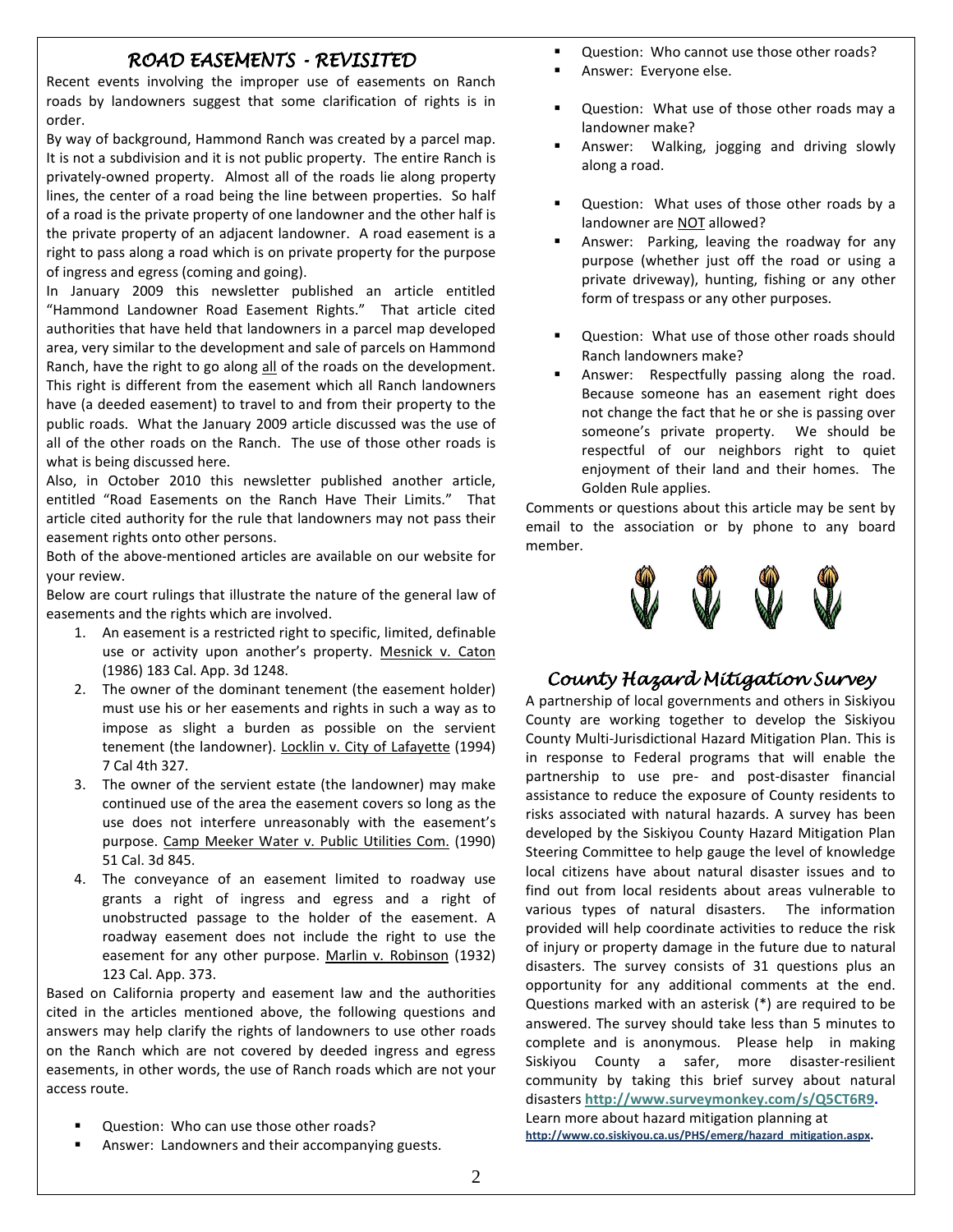

this first quarter of 2011. The calls included: 3 medical calls, 1 traffic collision, 9 good intent calls (canceled enroute), 1 false alarm and 3 standby for traffic control. The standby for traffic control

calls were resulting from vehicles spinning out on north Old Stage during snow events. People were trying to avoid chain controls by coming through our area and they ended up stuck on the hill next to the fire station!

## From the Fire Chief:

Given the life style we live here in Hammond Ranch and the activities haven't yet discovered. That's where smoke alarms and carbon we engage in, such as burning wood for home heating, gasoline generators for backup power and open vegetation burning, just to name a few, WHAT COULD GO WRONG? The answer is a lot can and does. One tool that every home should have at the ready is a fire extinguisher. Here are the basics, also known as Fire Extinguisher 101.

#### How To Choose a Fire Extinguisher for Your Home

available. You may well want to keep different types of extinguishers an in-kind match of \$2,000 for site preparation and Fires can begin in many different ways, burning many different materials. That's why different types of fire extinguishers are available. An extinguisher made for electrical fires, for example, may have no effect whatsoever on a wood fire. To best protect your home and family, it is not enough to have a fire extinguisher available; it is necessary to have the right kind of extinguisher in different parts of the house.

### Types of Fire Extinguishers

There are five general classes of fire extinguishers. Only the first three apply to typical residential purposes. The classes are:

- Class A: for ordinary combustibles (paper, wood, cloth)
- Class B: for flammable liquids (gasoline, grease, oil)
- Class C: for electrical equipment (appliances, tools)
- Class D: for combustible metals (most often found in factories)
- Class K: for cooking combustibles (vegetable and animal oils and fats; most often found in commercial kitchens)

Every fire extinguisher should have the class or classes of fires it is intended to extinguish clearly marked on the container.

#### How To Choose

Be sure to choose an extinguisher suited for the type of fire you can expect in that particular location. Better yet, look for extinguishers rated for use in more than one type of fire. Kitchen fire extinguishers are often classified as "B-C," while extinguishers intended for living areas and garages are "A-B-C."

In addition to the letters indicating class of fire, fire extinguishers have numbers before the letters. The higher the number, the bigger the size of fire the extinguisher can handle. A 10-B:C extinguisher, for example, can handle a 25-square-foot fire and is ideal for most kitchens and living areas. A larger capacity would be suitable for a garage.

#### Where To Keep a Fire Extinguisher

Keep one fire extinguisher on each level of the house. In addition, consider keeping one extinguisher made specifically for use in the kitchen and one for the garage or workshop. Mount fire

The Fire Company responded to 17 calls in extinguishers 4-5 ft. above floor level, near an exit or other escape route.

#### Care and Maintenance

Read and follow the manufacturer's instructions. Make sure the fire extinguisher is mounted or stored in a clearly visible and easily accessible location. Check the pressure gauge regularly, and shake the canister regularly to keep the contents properly mixed and ready for immediate use.

#### Additional Protection

A fire extinguisher is great for dealing with a fire threat you already know about. But it is probably more important that you be alerted as soon as possible to impending dangers that you monoxide detectors come in handy.

> Dave Jenkins, Fire Chief Hammond Ranch Fire Company 8800 N. Old Stage Weed, CA 96094

## Water Storage Tank

Kelly Conner of the Fire Safe Council of Siskiyou County has obtained a 2012 grant, funded by the U.S. Forest Service, to the tune of \$21k. This grant will help pay for the construction of a 10,000 gallon concrete water storage tank at the Hammond Ranch Fire Company site for firefighting.

To help offset the cost of this project, CalFire has volunteered construction, Hammond Landowners Association has also pledged \$1,000 worth of labor, Hammond Ranch Fire Fighters Association has pledged \$1,000 and the Hammond Ranch Fire Company has pledged \$3,000 towards the construction of this tank. The Weed Area Fire Safe Council will contribute up to \$500 of in-kind service for monitoring and supervising the project. This yields a total in-kind value of \$7,500 or roughly 28% of the total cost. The estimated project start date is May 2011 and the projected completion date is June 2011. Many thanks to all. Help the Hammond Landowners Association fulfill this commitment. If you are able to physically work on this project, please contact Tom Wearing at 938-4288.

## Faster Wireless Internet Coming

Cal-Ore Communications, Inc. has announced that thousands of residents in Northern Siskiyou County will soon have access to new and enhanced broadband service thanks in part to \$1.7 million in funds made available through the American Recovery and Reinvestment Act. Cal-Ore was awarded a \$446,600 loan and \$1,339,800 grant to provide broadband service in the Hammond Ranch, Shastina, Big Springs and Yreka areas. Plans are to provide a new wireless internet site in the Hammond Ranch area and an upgrade to sites in the Shastina, Big Springs and Yreka reas. The new and upgraded wireless sites will support download speeds above 10 megabits per second using a recently-released 3.65 GHz frequency. Local telephone service will also be offered over this state-of-the-art system.

HLA Board member Dan Axelrod has been in contact with Cal-Ore and will be following and reporting on the progress of the installation.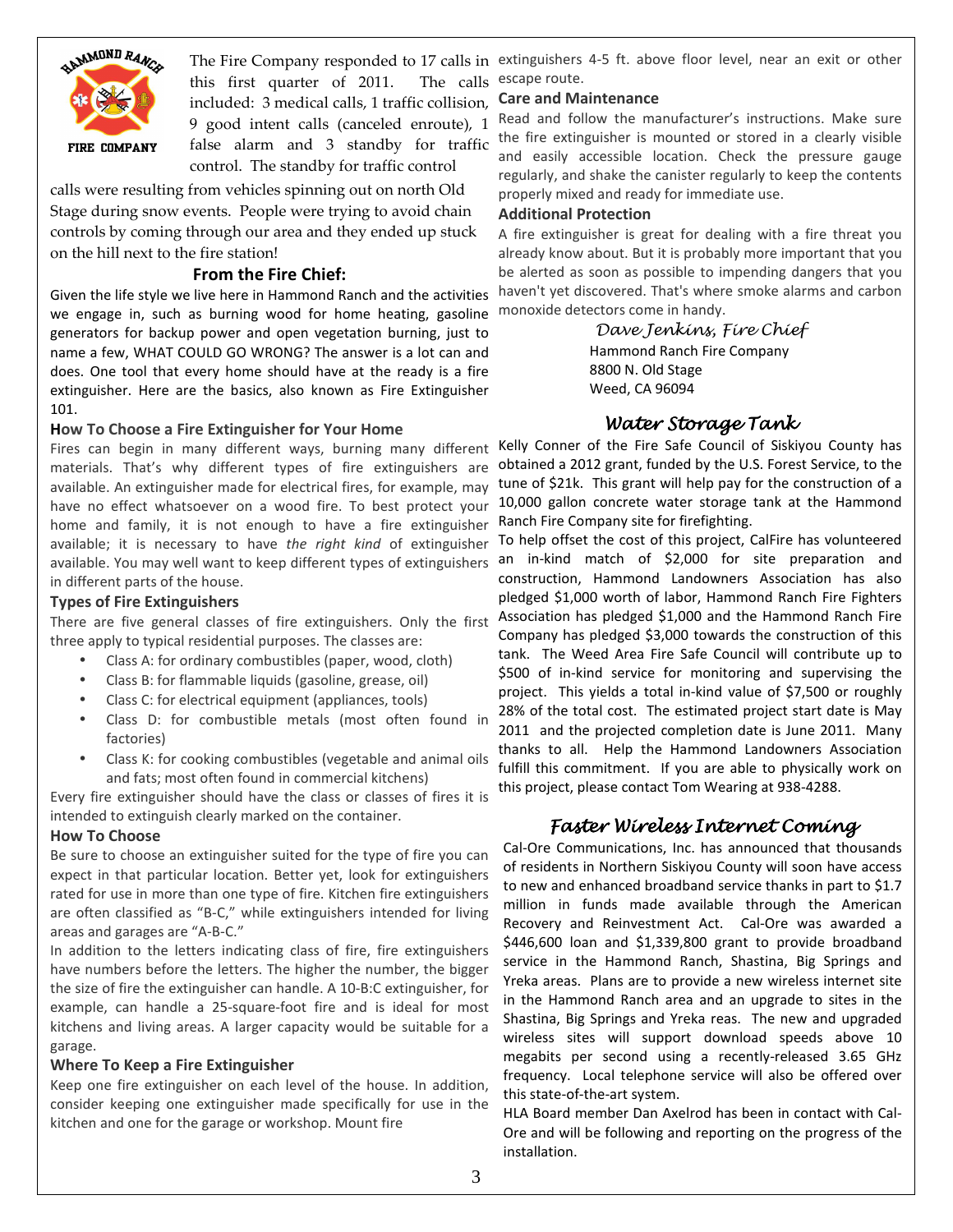## A Word AboutRoads

When Hammond Ranch was laid out the developers put in a rough road network to provide access to the parcels. The operative word here is "rough," since the roads were not built to a very high standard for location, materials used and drainage. It was done inexpensively. Like many things, a low cost for one aspect of a thing generates a cost for another part of it somewhere "down the road"—pun intended.

So, how do we make the road network we inherited work for us today, while minimizing further costs later?

Road Bed. Like a sound foundation on a house, a good, solid roadbed in the right place is needed to start with, for without it, the job of building and maintaining will be difficult. Sometimes you have the luxury of being able to pick the location of your road and the native geology provides what is needed for a stable base, but in most cases road location is a given and materials must be imported. Ideally, the base layer is made up of larger rocks on which a compacted layer of soil and smaller aggregate is placed. Finally, the running surface, or the top layer, can be native material or commercial gravel that is an optimum mix of small rock and fine materials that bind it together. These layers must be well compacted using heavy, preferably vibratory, equipment with the optimum moisture content for the local soil.

**Drainage.** The single most important thing we can do for our roads is insure that they drain properly. When a road doesn't drain it forms soft spots, potholes (which can at times generate washboards) and gullies that will get worse over time. There are three common ways to drain a road surface (see diagram).

- Put a crown on it such that it drains off to each side.
- Put a slope on it, either "out-sloped" to the downhill side of the road or "in-sloped" to the uphill side, which requires a ditch leading the water to a culvert (also known as "cross-drain" pipe) or other drainage that will take it downhill.
- Build rolling dips or waterbars into the road surface that will lead the water to drainage.

The last one can work wonderfully (and can also serve as a speed bump!), but it takes a skilled grader operator to construct and it's difficult to maintain, particularly when plowing snow. Proper snowplowing is important also, and we'll get to that later.

To summarize--a quote from a road-weary engineer--"the hardest road in the world to maintain is a flat road."

Water velocity or speed is another consideration, since that can lead to erosion and gully creation. Thus, it's important to build drainage structures like ditches and culverts large enough to handle high flows and to break up the flow of water, getting it to a natural drainage as soon as possible before it builds up too much energy. Well-placed, large rocks can help.

Snow Removal.Proper snow removal requires a combination of a well-drained road surface, equipment and skill. The less you have of one, needs to be made up by the other. A road needs to be plowed such that the shape remains intact so as the snow melts, it will drain. When there is a long, continuous berm of snow keeping the snow-melt from draining it will cause the abovementioned problems. Plow some "lead-outs" or use a shovel to create some breaks in the berm. Non-paved roads are particularly challenging to plow, for it is very difficult to get all the snow and

none of the road surface that's been applied. It's best to leave a couple inches of snow on the road. One sign of a good plowing job is that the snow berms are white at the end of the day. There is little more frustrating than to see hard-earned roadsurface material accumulate in mounds on the side of the road or filling in the ditches.

#### Some Tips:

- Don't work on your road when it's too wet or too dry. You'll get mud or dust. The best times for maintaining roads are either spring or fall, when the moisture is optimum. If it's dry, use a water truck to get the best moisture content.
- Don't let water build up velocity. The resulting erosion carries away road material and off the road and moves top soil, which is not good for water quality in our lakes and streams.
- On steep road grades watch out for ruts before they get too deep. They make a great hydrologic channel and allow water to move too fast (see above).
- Drainage structures (pipes, water bars, ditches, lead-off ditches) need periodic maintenance to clean out rocks, limbs, gravel, trash and other debris.
- A road should not be maintained in the winter unless you have lots of rock and gravel, and even then it may simply sink out of site and into the mud.
- You can't compact dust or mud.
- Bumps beget potholes and washboards which beget more potholes and washboards.
- The faster and heavier the vehicle use, the more this begetting takes place.

John Schuyler & Priscila Franco

Road configurations







d. Outsloped with no ditch



c. Insloped with no side ditch

c. Crowned with side ditch

It was one of those March days when the sun shines hot and the wind blows cold: when it is summer in the light, and winter in the shade. ~Charles Dickens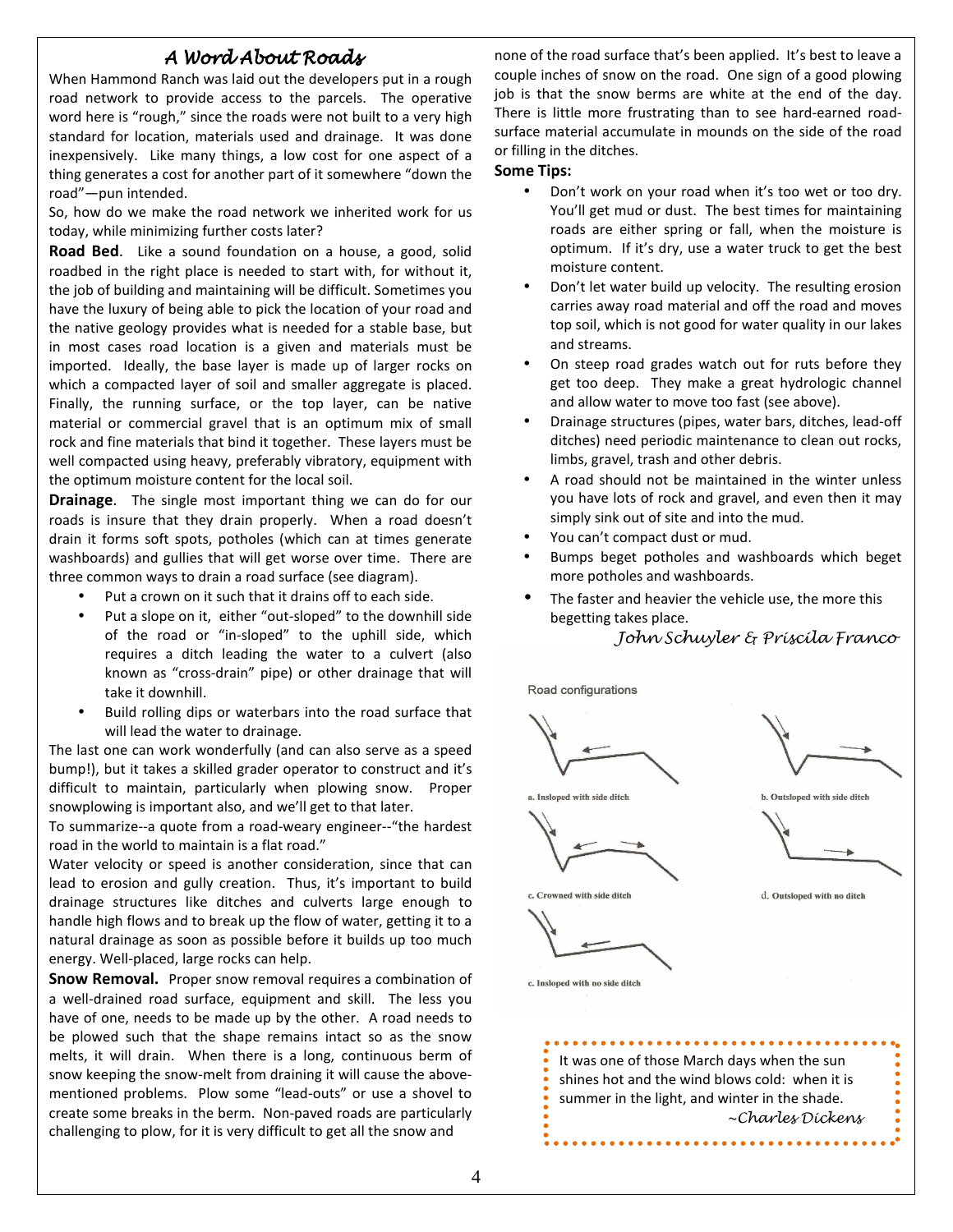## Radioactive fallout from Japan

The earthquake and tsunami in the Pacific off the northeast coast of Japan's central island led to an ongoing cooling system failure and a consequent radioactive partial meltdown in several reactors at the Fukushima Daiichi nuclear plant. The problem was compounded by fires and hydrogen gas explosions near the spent fuel tanks residing close by. Nuclear power production is advertised as "green," but it suffers from several problems, two of which are playing out in Japan. (a) A power plant disaster, although rare, does happen and its consequences are devastating for thousands of square miles (and inhabitants) around the plant. (b) Spent nuclear fuel, which contains enormous amounts of radioactive isotopes, has no safe permanent "home". Certainly, storing spent fuel right next to an active nuclear reactor in a known earthquake/tsunami zone is an approach that relies heavily on good luck rather than good planning, and given enough time, good luck generally runs out.

The release of radioactivity onto the land and water near Japan is primarily a big problem for Japan in the near future. But radioactive particulates and droplets injected into the air (which occurred on several dates in March and may occur again) can become entrained by the jetstream, eventually falling out during precipitation events in the rest of the Northern Hemisphere. The US West Coast is first in line to receive this fallout, which takes only three days to ride the jetstream across the Pacific. This three-day period is short enough for some of the isotopes (such as iodine 131 with a half-life of eight days) to retain their radioactivity upon arrival in California. Other dangerous isotopes (such as cesium 137) have much longer lifetimes and will scatter over the whole hemisphere.

People are concerned about the possible health hazards here. The concern is compounded by lack of information due to several factors: (a) people generally do not trust government reports in view of its well-documented close association with the nuclear industry (such as GE); (b) government reports are not particularly frequent or detailed; (c) how much radioactivity (and from which isotopes) actually falls onto California is not easily measured by amateurs; (d) the health effects of low-level radiation are not clearly established.

"Fortunately," an independent group of professors and graduate students in Nuclear Engineering at UC Berkeley has been continuously measuring fallout levels in rain, in air and in milk since the crisis began, and their website seems as good a source as any for up-to-date information and interpretation specific for California. Here is the link: http://www.nuc.berkeley.edu/UCBAirSampling. Their conclusion is that radiation exposure in California (so far) is much less than one would receive from cosmic rays on an airplane flight to the East Coast. However, because the situation in Japan is not yet under control and the amount of radiation released so far is only a tiny fraction of what is actually contained in that power plant, there could well be more radioactive releases in the future.

Currently, there are only three nuclear power plants operating in the west coast states: one at Hanford in SE Washington; one near San Luis Obispo, CA, and one midway between Los Angeles and San Diego. The closest of these (Hanford) is about 380 miles away from our area. The San Luis Obispo plant is about 400 miles away; both California plants are near major earthquake faults.

Dan Axelrod

## A Neighborhood Heartache

As most of you know, there was a vicious assault upon one of our neighbors on Thursday, April 7, 2011, just off the Ranch on North Old Stage Road. How could this happen here? What can we do to prevent a repeat of this tragic event? The Sheriff's Office advises all local residents to be observant of suspicious persons loitering in the vicinity of their property or homes, to keep residential doors and outbuilding doors locked at all times and to secure all vehicles on their property. If you see a strange vehicle, a strange person or suspicious activity, make a note and if it looks serious, call local law our enforcement agency via 9-1-1. If it involves a neighbor's property, call the neighbor as well.

Anyone who observed suspicious persons or vehicles in the vicinity of the 6000 block of North Old Stage Road on the morning of April 7 should contact Detective Barrett of the Siskiyou County Sheriff's Office at 842-8316 or call Sheriff's dispatch at 841-2900.

Also, anyone wishing to contribute to the reward fund should Contact Allison Giannini at the Sheriff's Office at

598-9633 or through dispatch at 841-2900.

Our heartfelt sympathies go out to the victim.



# Gophers or Moles or Voles?

As the snow is receding, are you discovering that your meadow or lawn has become a network of mounds or tunnels? How can you tell which critter is causing it? According to www.volecontrol.com, a below-ground foraging vole has a network of tunnels underground and under mulch. They damage plants from below. Pine voles like to make tunnels or runs along house foundations, stone walls and among perennials and groundcovers. Look for their presence by locating their circular burrow entrances not more than 1"- 1.5" in size and by lifting mulch to reveal long narrow trenches or runways that are serpentine and wind around obstructions. Above-ground foraging voles create aboveground grassy runways in the turf areas that connect to multiple burrow openings grouped in the same area. They damage lawns by eating the grass to make their runways, as well as gnawing on the bark of trees and shrubs.

Gopher signs (also called pocket gophers) include mounds that are formed as the gopher digs its tunnel and pushes the loose dirt to the surface. The mounds are usually fan shaped and clustered in an area. Mounds of fresh soil are a sign of pocket gopher activity. The hole, which is off to one side of the mound, is usually plugged.

Mole mounds are sometimes mistaken for gopher mounds. Mole mounds however, appear round, volcano shaped and have a plug in the middle. Unlike gophers, moles commonly burrow just beneath the surface, creating a raised ridge along their path.

Moles and voles caused different types of damage. Moles make raised burrows in your lawn, ground cover and shrub areas and their tunneling raises the soil into ridges. They are searching for worms and grubs to eat, not roots. Voles do not create raised ridges.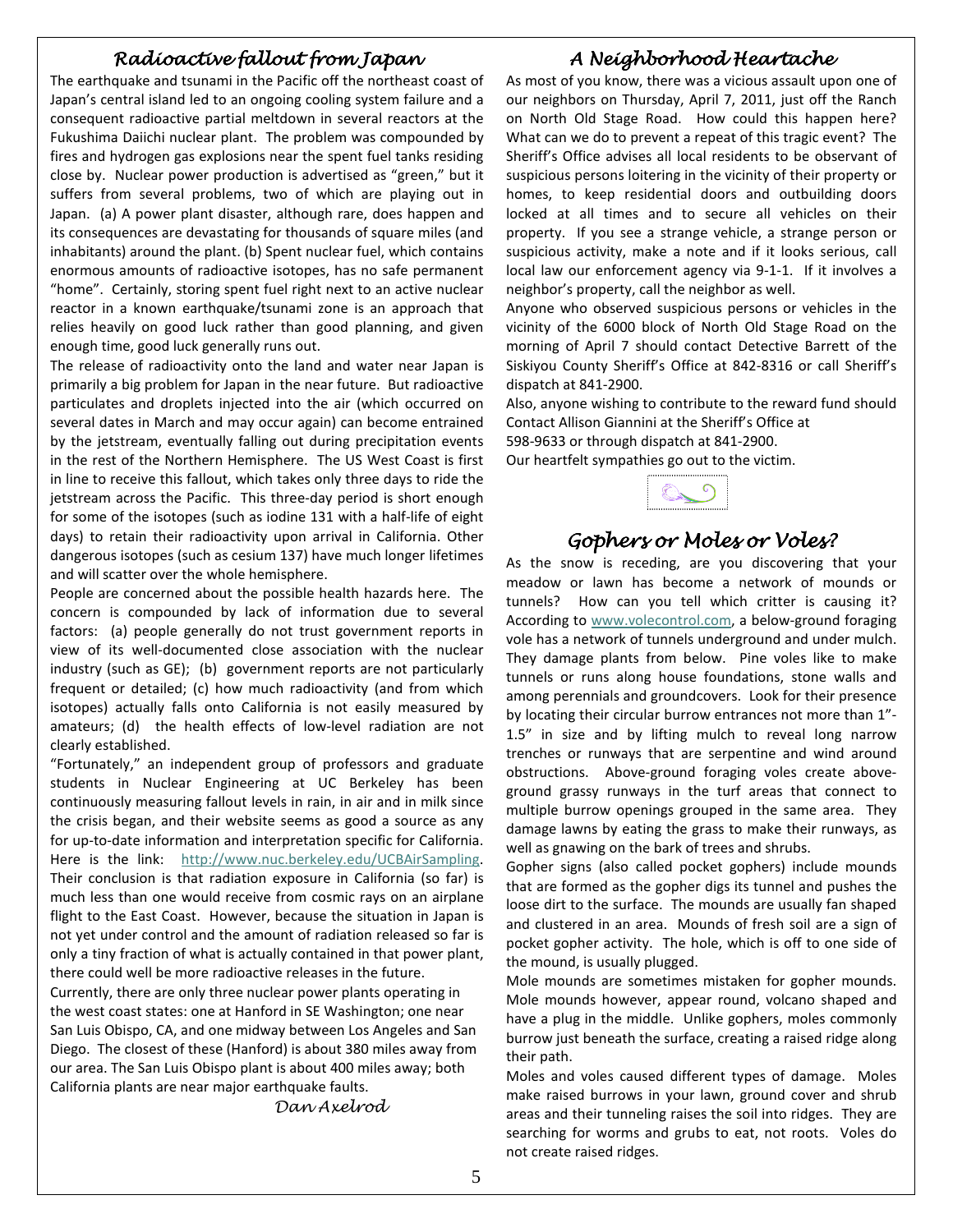# Dan's Weather Report

The winter of 2010-2011 was definitely not routine. The total snowfall (at 4200' in the SE corner of the Ranch) was 335", or almost 28 feet. As can be seen from the graph below, which plots cumulative snowfall deposited up to each day starting with October 1 for every winter since 2003-4, this past winter takes the grand prize as the snowiest. The steeper the graph, the more intense the snowfall rate, and there were some periods of extremely intense snowfall. In just the ten-day period of March 17-27, 2011 (see top arrow), we recorded a total of 12 feet! Another unusual feature is the very early deposition of about 42" before the end of November (bottom arrow). On the other hand, January (typically the snowiest month) saw only 4.2" this winter.

Snowstorms do not come at random. They are generally created by disturbances in the high altitude jetstream, which spins up counterclockwise eddies measuring several hundred miles across. Since the jetstream slowly undulates, there are multi-week periods in which the jetstream is to our north in the vicinity of the west coast. This condition generally produces mild and storm-free weather. But there are also periods where the jetstream locally undulates to our south, and this often produces one storm after another in rapid succession, as was the case both in November and late March.



Each year's graph ends at the last snowfall except this year's, which ends at the HLA newsletter deadline. So it would be entirely possible to receive a couple more inches before the real end of the season.

The average daily temperature also showed a similar clumpy pattern (see graph below). The jetstream not only generates storms, but also forms a rough dividing line between cold air to its north and warm air to its south. When the jetstream sinks to our south, we are in the cold air. That situation occurred in late November and again late March (see arrows), where the average daily temperature was much below the "normal" for those periods. Conversely, the almost storm-free period of mid to late January was also much warmer than normal, with the jetstream undulation to our north.



Over most of the Ranch, remaining snow is rather patchy in coverage, here in the third week of April. But above 4300' coverage is still pretty complete, ranging from one to four feet in depth, and probably will not be completely gone until the end of May.